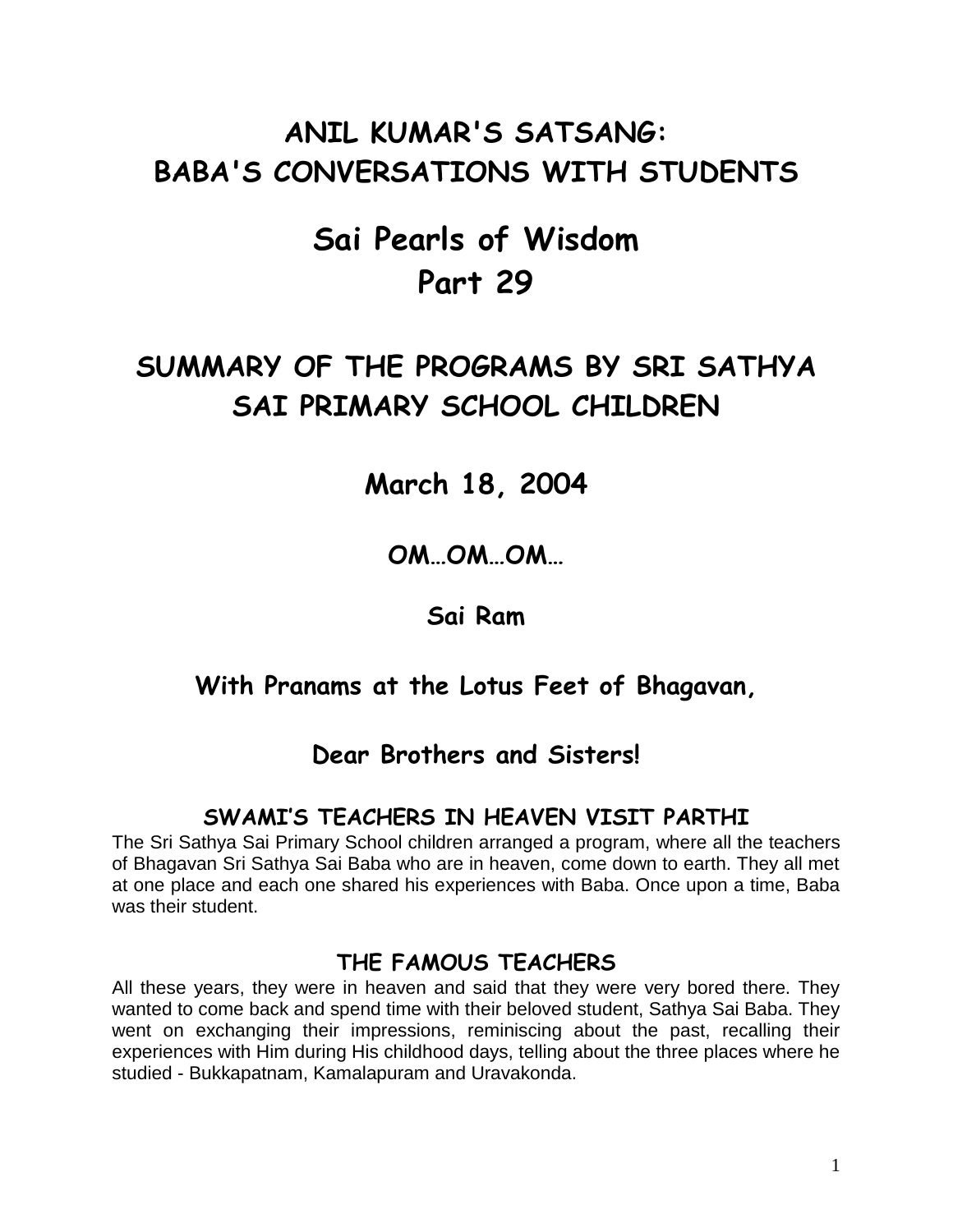As you know, the outstanding famous teachers were Mehboob Khan, Subbannachari, Thammiraju, Manchiraju and Kondappa. Because Swami repeatedly mentions these names, they are very very familiar to Sai devotees. From the beginning, they were convinced of His Divinity. They knew well that Baba was Bhagavan Himself, while others could not know. For that reason, we have heard these great names from Swami a number of times.

### **THE TEACHERS' EXPERIENCES WITH SWAMI**

As I already said, every teacher had his own experience. Yesterday, I told you Mehboob Khan"s experience. It was Mehboob Khan who asked his colleague to let Baba sit down so the teacher could free himself from the chair to which he got himself stuck. As a punishment, the teacher asked Baba to stand on a bench. When Swami stood there, this man could not come out of his chair. Mehboob Khan said to his colleague, "Tell Him to sit, then you will be released from the chair."

Then another teacher, Subbannachari shared his experience with his colleagues. "How can I forget Sathya? How well He influenced our family! The experiences we had in His company were innumerable. It is impossible to forget Him."

Subbanachari said, "One day I wanted to cane Sai Baba, so I told Him to spread out His palm. What did I see on His palm? The picture of Shirdi Sai Baba. I could not cane Him any more. I experienced Sai Baba's own Divinity."

Then it was Thammiraju"s turn, another teacher of Sathya Sai Baba. He shared his experience.

Thammiraju said, "How can I forget our old days? My son brought home 20,000 rupees. We lived in a small house in a village. It would be a problem to see that the money was not stolen."

Then Thammiraju said, "Believe me, throughout the night, Baba served as a watchman; thus the money was safe with us. Baba did everything for our family, and He removed all of our difficulties. Therefore, I wanted to see Him again, so I have come down from heaven."

## **DIVINE WILL FREES CLASSMATE FROM BAD HABIT**

Then the teacher Mehboob Khan identified another man from heaven by the name of Mohinuddeen. Mohinuddeen happened to be a classmate of Sri Sathya Sai Baba. He, too, had passed away a long time back.

When Baba"s teachers made a holiday trip to earth, he wanted to join them. Now Mehboob Khan asked Mohinuddeen, "Could you share with us your experiences of Baba? What made you decide to come here today? We thought that you were comfortable there in heaven! Why did you come down?"

He said, "No! No! No! Without Sathya, heaven is boring. I, too, have come down to see Him once again."

Then Thammiraju and Mehboob Khan, along with other teachers asked Mohinuddeen, "Would you please tell us how you were influenced by Baba?"

Mohinuddeen started to speak, "Unfortunately, I became a victim to drugs, mafia. I got addicted to morphine injections. Without this morphine injection, I could no longer work. I became a slave to this bad habit."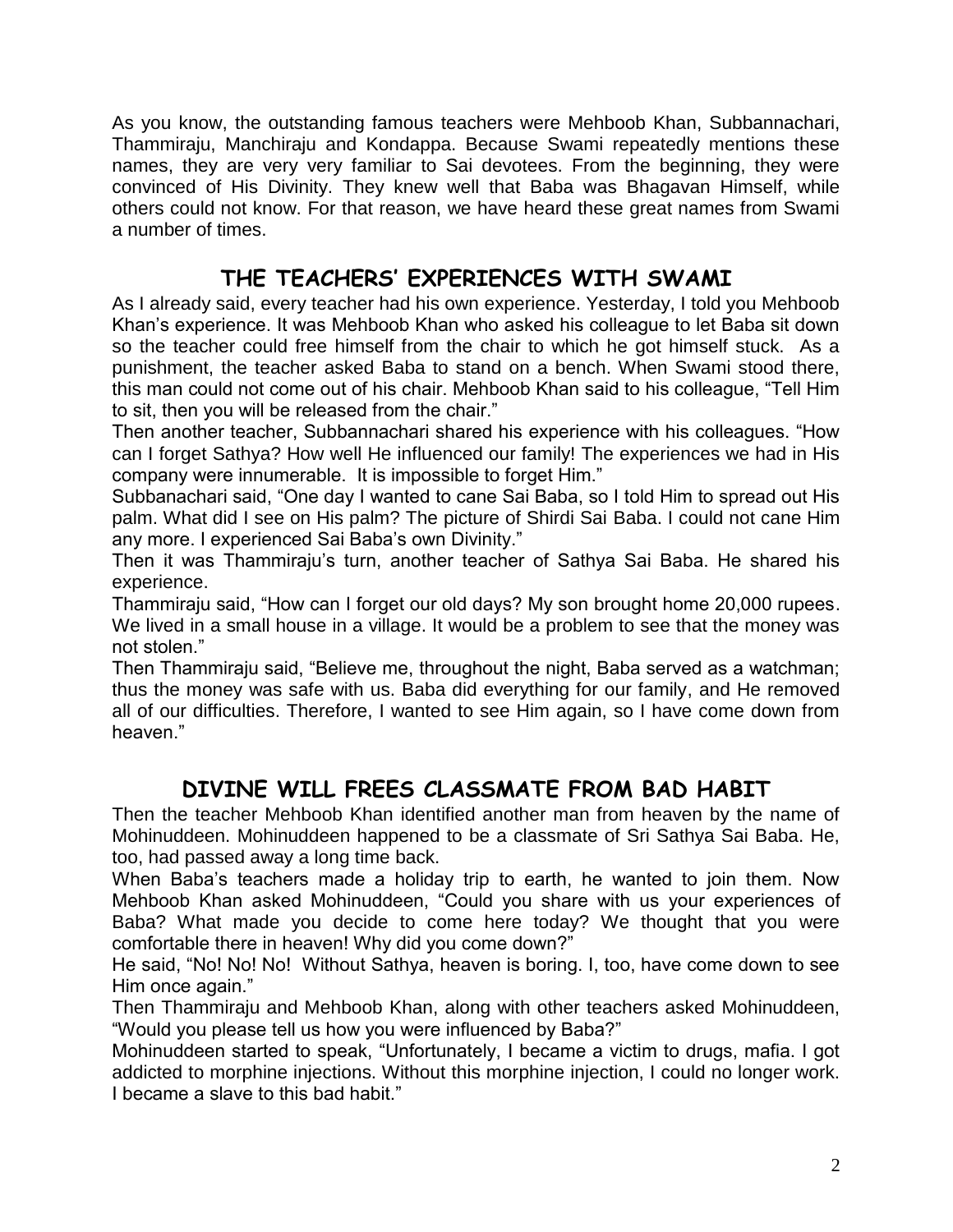Somebody asked, "Couldn"t you give up this bad habit?"

He said, "I wanted to, but I couldn"t. Without that morphine injection, I could not be active. I could not discharge my duties."

Then someone else said, "All right, there is one Sathya Sai Baba. He will be able to cure you."

So, Mohinuddeen came to Sathya Sai Baba. He recognised His old classmate.

"Oh Sathya, You remember that we were classmates? People say that You are God and that You will cure any kind of disease. Would you be able to cure me from this bad habit of taking morphine injections? I am a morphine addict."

Baba said, "Don't worry, I will help you. Just stop taking morphine from now on."

He made a promise to Baba that he would not take another morphine injection.

One day passed. The second day he was feeling pain. That day he wanted to have another dose of the injection.

At that point, one of his friends came. "Look here, Mohinuddeen, I have an extra packet of morphine; would you like to have it?"

Mohinuddeen said, "I am sorry. I already made a promise to Baba that I would not take it. I don"t need it."

He waited through that day. The next day was even more painful. He prayed to Baba, "Please cure me from this bad habit. The third night I had a very nice sleep. After that, I never had any desire to go to these drugs again." This is what Mohinuddeen said about Swami saving him from that bad habit.

"It is Sai energy, the Divine, which will free us from our bad habits. That"s how I was influenced," said Mohinuddeen, who was Baba's classmate.

## **TEACHERS WONDERSTRUCK AT THE GOLDEN AGE**

Now all the teachers, Thammiraju, Mehboob Khan, Manchiraju, etc. started looking at the students seated there.

One of the teachers asked a student, "Where do you come from?"

The student got up and said, "Sir, I am from the Philippines."

Then Thammiraju asked another boy, "Where do you come from?" "I am from Singapore."

Subannachari asked another boy, "Where do you come from?" "I am from Dubai."

Mehboob Khan asked some other student, "Where are you from?" "I am from Darjeeling."

Manchiraju asked another boy, "Where do you come from? "

"I am from the United States of America."

All the teachers started wondering. After all, our boy Sathya is attracting students today from all over the world! Isn't that fantastic! Isn't that interesting!

Having called all the boys from all corners of the world, He must be sitting somewhere. Let us find out where He is. Because we have come all the way from Heaven to see Him, we should see Him where He is.

Then Thammi Raju asked one boy from America, "Hey boy, why have you come here from America? What do you get here?"

That boy, Jeffrey got up and said, "Sir, I have come from America because I can learn Veda chanting here. It is not possible to learn it elsewhere. This is a place where I could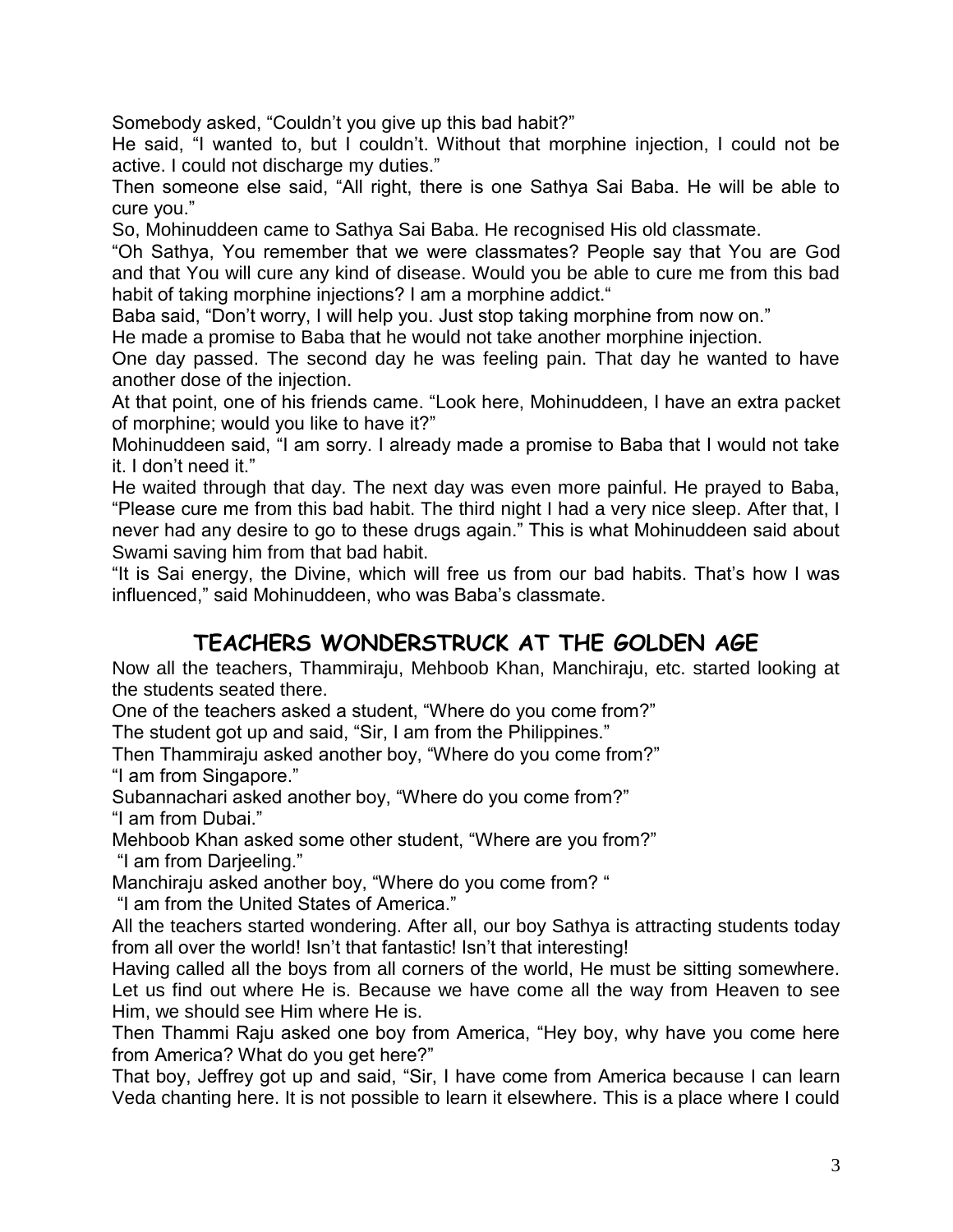know something of Indian culture and practise it to some extent. This is a place where human values are stressed. Therefore, I have decided and declare now - what is not found in India is not found anywhere in the world."

Then came another question from Mehboob Khan. He asked this boy Jeffrey from America, "Would you please recite some Veda verses? Let us hear."

Freely, this boy started reciting *slokas*.

All the teachers were wonderstruck. Sathya of those days is a grown man now, attracting boys from all over the world, making them chant Veda, which is undreamt of.

Then Mehboob Khan said, "Is this not the Golden Age that Baba was speaking about long back?"

All the other teachers said, "Yes, this is the Golden Age."

#### **PARALYSIS CURED**

Then a teacher asked one boy, "Boy, what made you come here and join Swami"s school? You have come here from a far off place, from thousands of miles. Why are you drawn here? "

The student answered like this, "Sir, I was influenced by my teacher. My teacher suggested that I have my studies here in Prasanthi Nilayam. You know, sir, what happened? My teacher's husband suffered from a paralytic attack. He went for treatment, but there was no cure. He had heard of Sathya Sai Baba and he had heard of the Super Speciality Hospital. However, my teacher"s husband had no faith in Sathya Sai Baba.

"Somehow, my teacher persuaded him to come to Puttaparthi. He had the *darshan* of Baba, but he could not get an interview. Baba gave him *vibuthi* and asked him to take it for three months. This man had no belief in Swami.

"So, Swami appeared to him in the dream: "Why don"t you follow My command? Take this *vibuthi* for three months; you will be cured of the paralysis problems." So, my teacher"s husbands started taking small doses of *vibuthi.* He did this for seventy-one days. On that day, he was totally cured of the paralytic stroke and its effects. Therefore, my teacher directed me to come over here."

#### **SAI LOVE IS WONDERFUL!**

Then another teacher asked some other boy, "You are living far away from your parents. Don"t you miss them?"

The boy said, "No sir, I might be missing one physical mother; but Swami showers on us the love of a thousand mothers. So, I don"t miss my mother. Sai"s Love is wonderful!

#### **PATIENCE REWARDS**

Then one of the teachers asked another boy, "Hey boy, how were you brought here? Could you tell me one incident in your life with Swami?"

"Yes sir, I will tell you. One of our friends did his MBA (Master of Business Administration) here. After completing his studies, he appeared for an interview. There were a number of contestants, and they were not called for a long time; they were waiting in the lounge, sitting on the sofa, for a very, very long time. After three hours,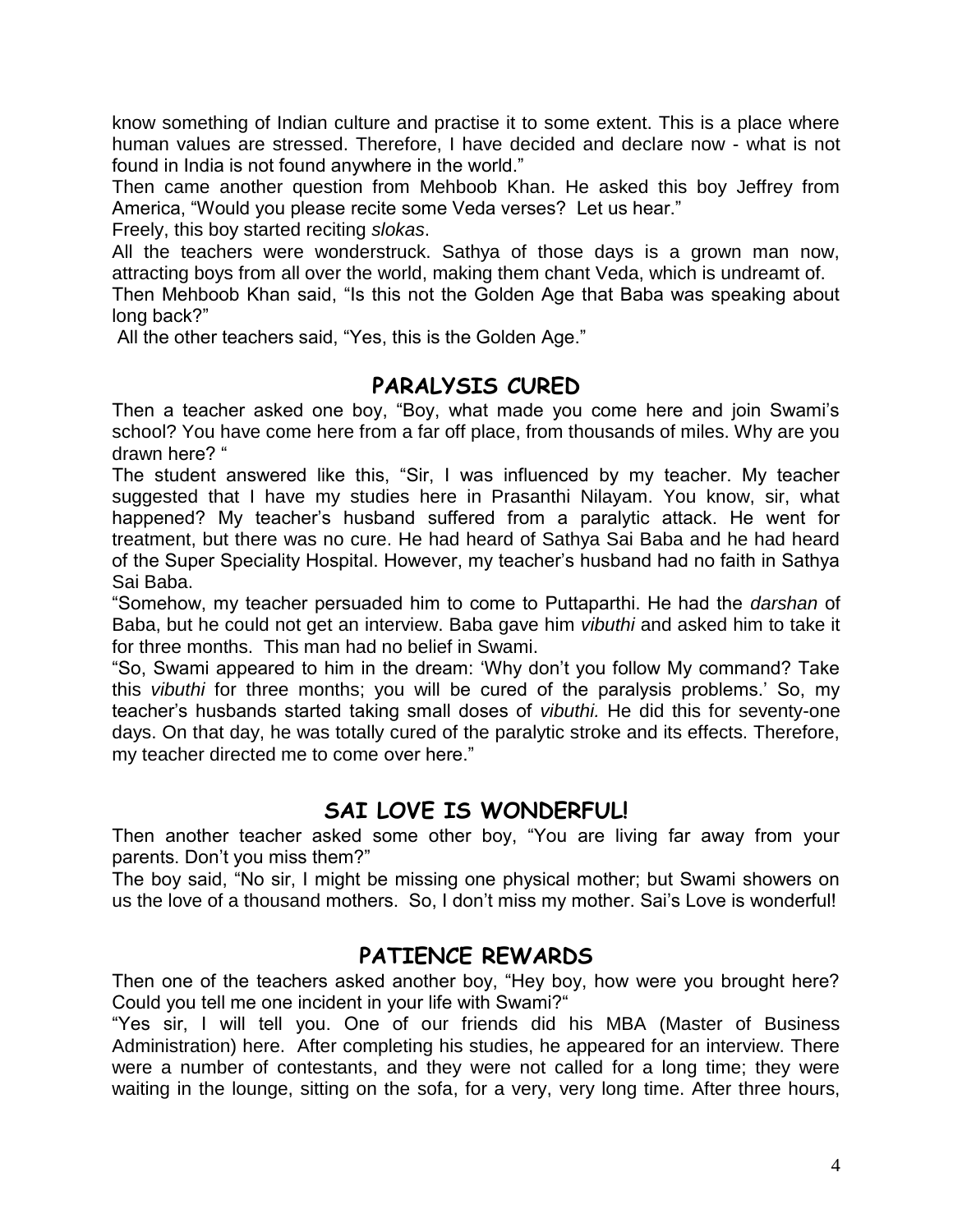they started calling some people and then stopped again. This unnecessary waiting irritated everybody and everybody left. But, my classmate who did his MBA stayed there. At 4:30 p. m., he got a call, "Boy, come here." He went inside. The Managing Director told him, "You are appointed now. You go.""

"Sir, how can you appoint me? You have not interviewed me; you have not put any questions to me? How did you select me?"

He said, "Boy, your patience is enough of a criterion for selection. You are a student of Baba"s college where patience, perseverance and purity have been emphasised, have been stressed. Because you had the patience to wait until you were called is the very reason why you are selected for the job."

#### **SWAMI CURES PIMPLES**

Then one of the students said, "Sir, please note that we are from different places, yet, we all understand that Sathya Sai Baba, God can transform our lives. The kind of Love that He has showered upon us is most invaluable. We have had wonderful experiences."

Another student got up and said, "Sir, let me tell you an experience. We had one student who had a problem. It happened to be pimples on his face.

Baba called him and said, "What are they?"

"Swami, pimples."

"Are they painful?"

"Yes."

"Don"t worry, I will give you *vibuthi."*

"He applied *vibuthi* and in three days all the pimples were gone. Today the boy says, "My skin is smooth because of Bhagavan"s *vibuthi*." That made me hold on to Him, cling on to Him till now."

## **SWAMI'S LOVE FOR HIS STUDENTS**

And then another boy said, "Sir, we are very happy to tell you that we stay in the hostel, which is ultra modern, with so many facilities. The hostel was constructed directly under the supervision of Baba. It has big halls and fans, and Swami sends food every day. We have no words to express our thanks to Swami."

Then another boy said, "Sir, let us tell you how Swami is keen on minute things. One day Swami came to our hostel. During the construction process, He saw an iron rod protruding. Seeing this, He called the engineer, "Look here, cut it; do not take any risks. My boys stay in the hostel; they run for *darshan*. As they run, this iron rod may hit them; so cut it immediately.' That's the concern that Baba has for us. He views everything from different angles and sees to it that we will not be put to trouble in any way. That"s the Love that Bhagavan has for us."

Then the teachers were talking among themselves. "What was Puttaparthi in those days and what is Puttaparthi today? It is unimaginable -- so many buildings, so much construction -- how wonderful! It is really fulfilling to have been here this day." That is what all the teachers felt.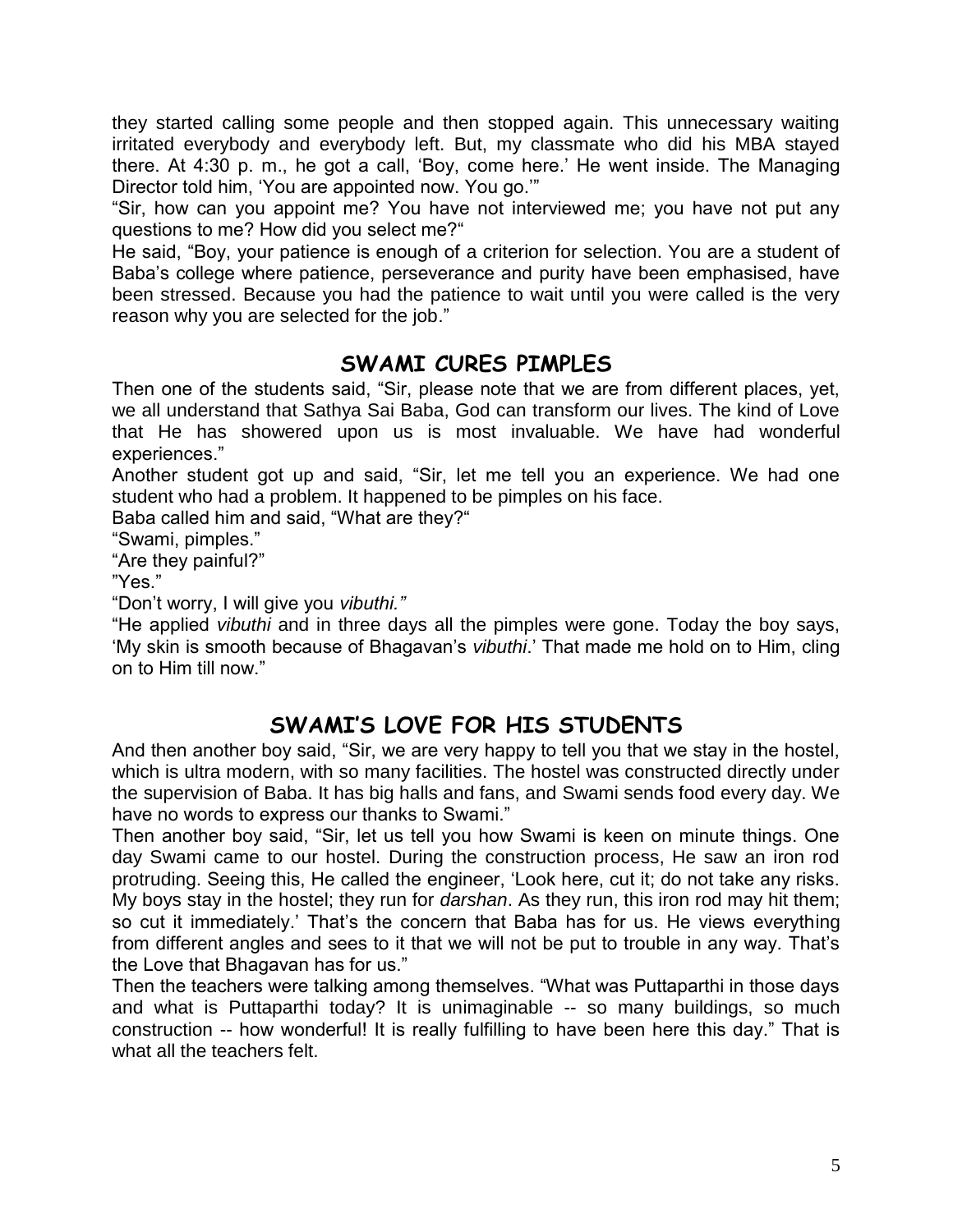## **SWAMI'S UNIVERSITY RECOGNISED AS A 'CENTER FOR EXCELLENCE'**

Now, another student got up and said, "Sir, today the whole country says that Sathya Sai education is the best form of education."

My friends, at this moment, I am conveying the hottest news to you. I have come straight from the college. I have not even gone home. You are the first to hear this from me.

The Sri Sathya Sai Institute of Higher Learning is recognised by the University Grants Commission as a Centre for Excellence. The University Grants Commission is going to fund research projects under different schemes. The UGC (University Grants Commission) is going to sanction thirty crores. That is not a small amount. I have just come to know this.

The Sathya Sai University is declared as a Centre for Excellence because, as you know, earlier the National Assessment and Accreditation Committee (NAAC) judged this university as the best.

Based on that recommendation, the University Grants Commission declared Sathya Sai University a Centre for Excellence. We are so happy to hear that news, which I wanted to share with you; it is the hottest and the latest "news" bulletin.

### **TRUE EDUCATION IN SWAMI'S UNIVERSITY**

Another boy said, "The kind of education we have here is a true education, where the values from within are brought out. It is not just the stuffing of information; it is one of transformation."

Then another student said, "Sir, we are so glad to hear and see the teachers of our God, Bhagavan. Let me tell you one thing. Here we have students from all classes of society, coming from rich families, poor families, all castes, all states and all countries. This is a centre where the whole of humanity is represented. It is not meant only for a cross section of society. It is universal in its approach."

Another boy said, "Here our character is moulded. Here we are given the spirit to take ups-and- downs, humiliation, jubilation and felicitation. They are all received in equipoise; they are all received in equanimity. We are not elated and we are not frustrated. The kind of attitude that Baba has developed within us helps us to take bouquets and brick-bats alike."

## **STUDENT MENDS HIMSELF WITH 'TALK LESS AND WORK MORE'**

Then Mehboob Khan asked the students, "Boys, will any of you tell me how Baba"s teachings have helped you? Will anyone of you get up and tell me?"

One student got up and said, "Sir, why not? All teachings of Baba have helped us. But I will give you one simple example."

The boy went on telling like this: "I am too talkative. My friends make fun of me as a "chatterbox" because I talk endlessly. One day Baba told me, "Talk less and work more. If you talk less, your memory power will increase.' I was getting very poor marks, but ever since I started practising Baba's teachings, that I should talk less and work more, I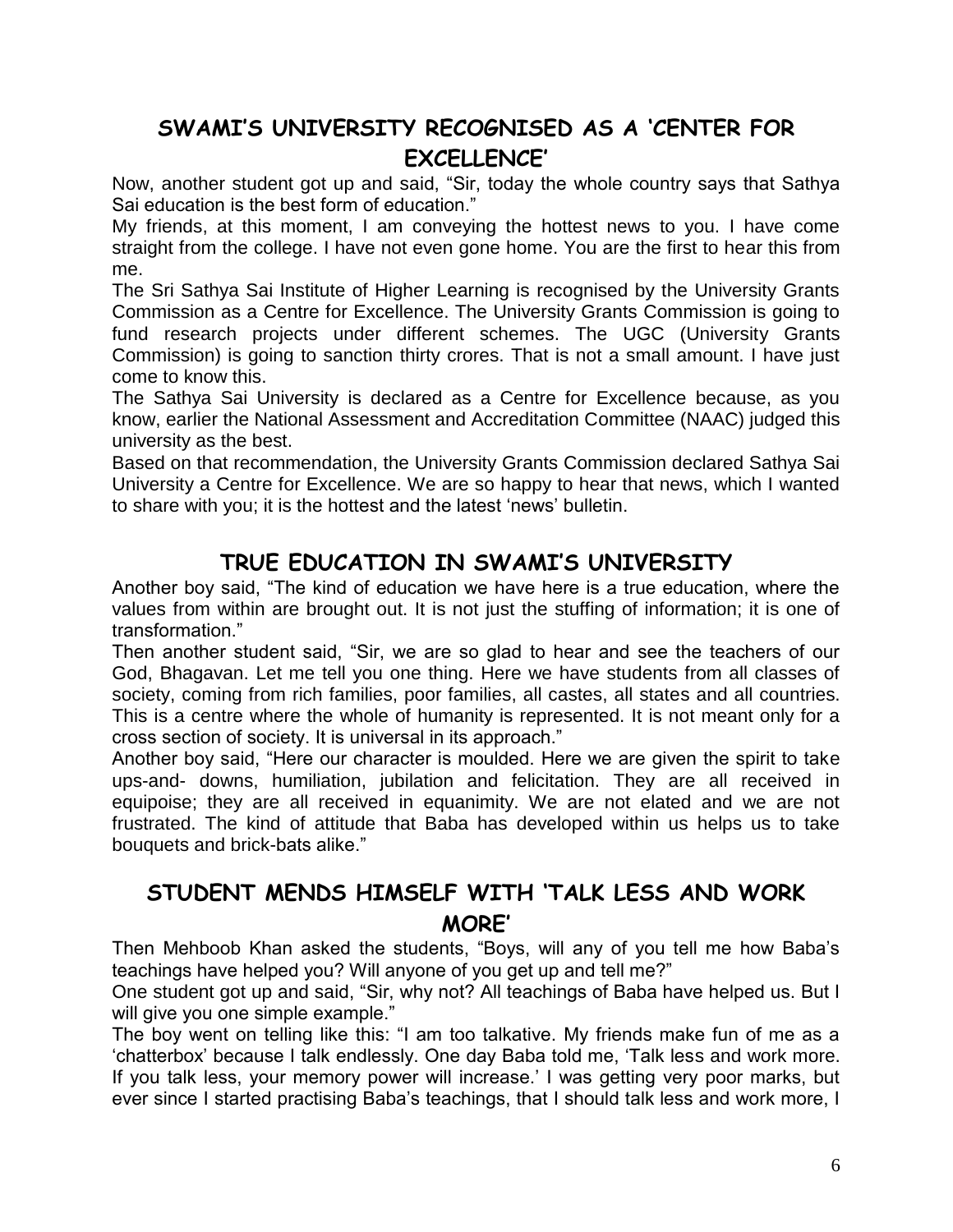began getting 85% and 90% marks in the examination. I benefited immediately, as soon as I began practising Baba's teachings."

#### **WHERE IS THE TEACHER'S TEACHER?**

All the teachers had put a volley of questions. Then one said, "Yes, it is true that you are giving wonderful answers. Who taught you all this? How could you develop this equanimity? How could you consider tears of joy and sorrow equal? How can you face struggle and strife in life at the same time?"

Then all of the boys with folded hands said, "Sir, it is all because of Sri Sathya Sai Baba. Here we have students from all religions, from all castes."

Now all the teachers began searching in the audience for Sathya Sai Baba. They pointed their fingers and all of them turned to Swami sitting on the chair. "Here He is; here He is!"

My friends, this idea was wonderfully conceived by the students. The teachers of Baba from heaven came down in search of Him, to recall their past association and memories. Then they told how Swami influenced them. In the end, they found Him on the dais. Everybody liked this program.

That ends the presentation made by students on 5 March 2004.

#### **SECOND PRESENTATION BY PRIMARY SCHOOL CHILDREN**

Then there was a presentation by the Primary School children last week on the 14 March 2004. How could they have prepared? How long did it take and who guided them? We have no answer. All the children were busy with examinations. When could they write the script? When could they practise? When did they rehearse? How could they do it so nicely in front of Swami?

Is this not enough proof to believe that Sathya Sai Baba is the Inspirer, that Sathya Sai Baba is the Motivator, that Sathya Sai Baba is the Indweller, that He is the Guide, Producer, Director and Actor and what not? Therefore, students could present such a nice program.

#### **EPISODE OF NACHIKETA**

The Primary School children put on these very interesting programs. There were several episodes. The first one was the story of a young boy, by the name of Nachiketa. Nachiketa went to his father, who was offering all things in charity to many people. He was just offering in charity to everybody.

Nachiketa said to his father, "Dad, to whom are you going to give me?" (*Laughter*)

Out of disgust, his father said, "I will give you to the god of death, Yama."

The boy laughed, "Very good; it is a wonderful gift. Let me go there."

He goes to Yama, the god of death, who was ready to take him into his kingdom. There was a dialogue between Yama and Nachiketa.

Nachiketa told him, "Oh lord, teach me the secret of life."

Yama said, "No!"

"Sir, you must tell me."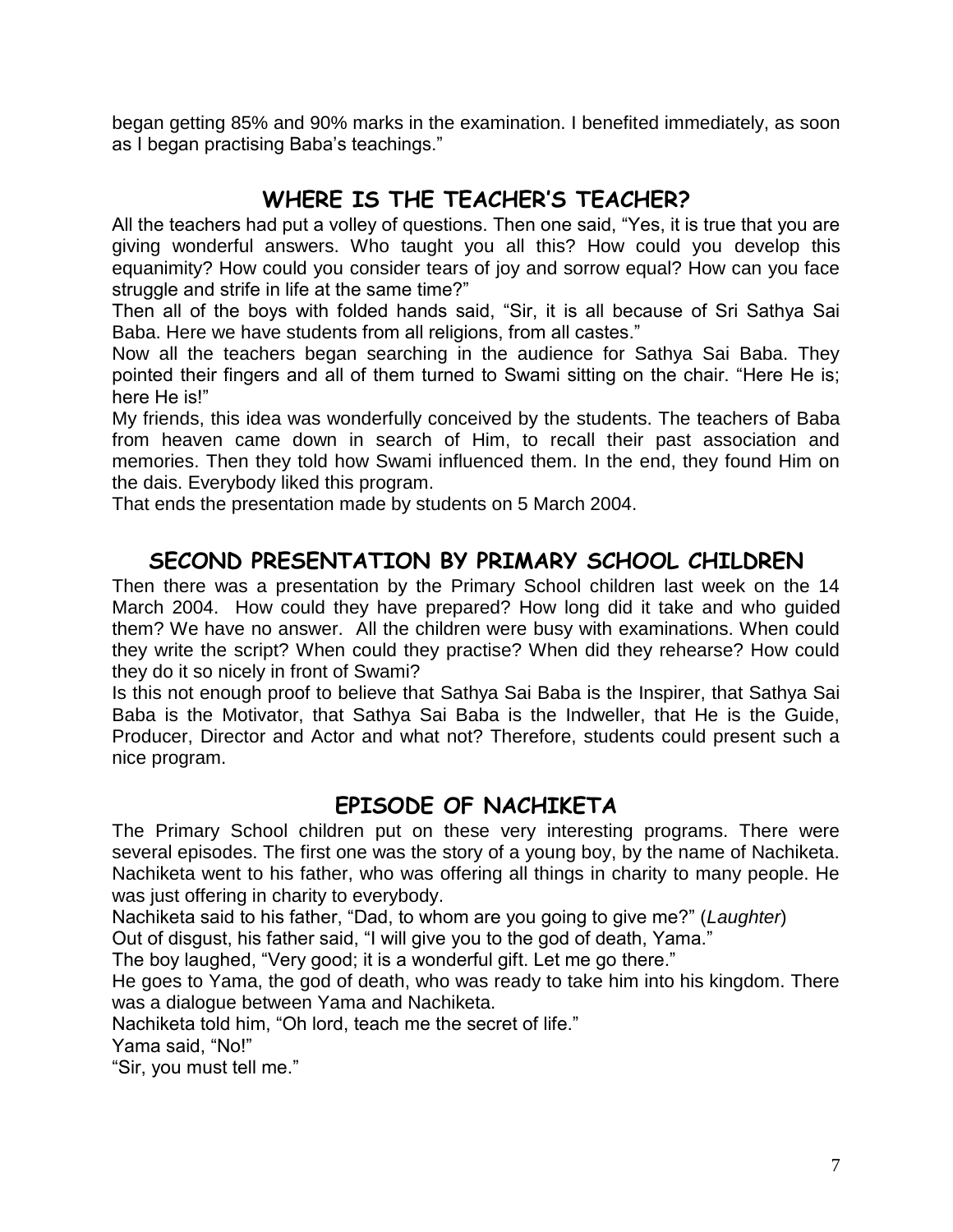Then Yama said, "Boy, don"t insist on that. Instead, I will grant you three boons. Ask for them."

First boon: "Granted!"

Second boon: "Granted!"

Third boon: "Granted!"

He persisted, "Sir, I want to know the secret of life." Nachiketa was so insisting, persisting to know the secret of life.

Lord Yama, the god of death, wanted to divert his attention. "Hey boy, I will give you the whole world; take care of it."

"No sir, I don"t want it; I want to know the secret of life."

"I will give you the whole wealth of life."

"No sir, I want to know the secret of life."

Nachiketa's persistence helped him to learn the message of life, the secret of life, from Yama the god of death.

That was enacted in front of Swami and Swami liked it very much.

#### **A PUNDIT AND THE BOATMAN**

The second episode staged by the Primary School children was this: All of them sat on the ground; they were acting as if they were a boat, a rowing boat. In the boat, there was a boatman and a pundit, a scholar. Children were rowing the boat, and a scholar and a boatman were in the boat. The boat was speeding ahead.

The scholar asked the boatman, "Hey boatman, what is the current time?"

He said, "Sir, I have no watch. I do not know the time. I go by the sunset and the sunrise; that's all."

The scholar said, "You have no sense of time! One third of your life is wasted." The boatman felt so sorry.

After some time, the pundit asked, "What is the latest news?"

The boatman said, "Sir, I am uneducated; I have no news with me. It is enough that I earn my daily bread!"

The scholar said, "You don"t know time; you are not educated; you don"t know how to read and write; two-thirds of your life is wasted."

The boat kept speeding ahead.

Then the scholar said, "Hey boy, do you know about God?"

The boatman said, "Sir, I have no time to think of God. I have no idea."

"Hey boy, you don"t know God. Your life is fully wasted! The remaining one-third is also gone."

The boat continued to speed ahead. Suddenly clouds appeared and it started to rain. The boat was tossing on the surface of the water.

The boatman said, "Sir, we are in danger. Do you know how to swim?" (*Laughter)* The scholar said, "I don't know."

"Well, your whole life is wasted now, because you are going to die." (*Laughter*) "You have the sense of time; you know the news; you know everything about God, but you don"t know how to swim, so you are going to die now." (*Laughter*)

The boys enacted this and Swami laughed and laughed just as you are doing now.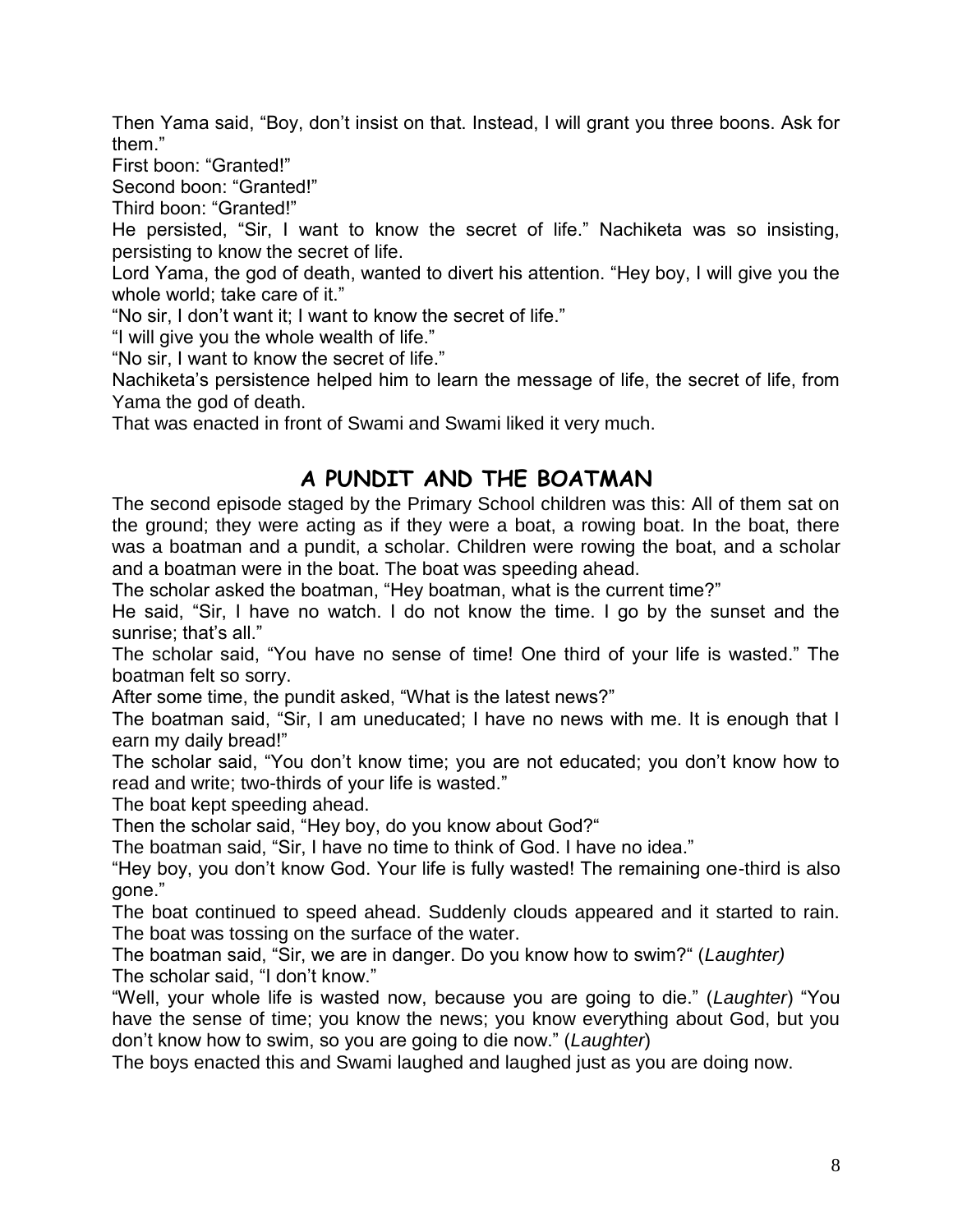This episode tells us that, unless we know the fundamental practical things in life, there is no use of book knowledge. There is no use of all other knowledge, without knowing the art of life, without knowing the art of survival. This was the first episode.

## **ADI SHANKARA AND THE CROCODILE**

Then they depicted another episode from the life of Adi Shankara. Adi Shankara decided to be a bachelor, a celibate for life. Because he was an only son, his mother wanted him to get married and settle in life. Adi Shankara wanted to find an escape from his mother"s wish.

One day he went to the river. While he was taking a bath, a crocodile caught hold of his foot and dragged his body into the water. Adi Shankara shouted, "Mother, I am going to die; this crocodile is dragging me into the river."

The mother started crying, "Oh boy, I never thought that you would be dying like this and so soon. I never thought there was a crocodile in this river. How can I help you, my dear son?"

Adi Shankara said, "Amma, mother, you can help me. The crocodile is telling me that if you don"t insist that I get married, this crocodile will let me go; it will set me free."

That mother, out of agony, said, "It is enough if you live. All right, I grant your wish."

The crocodile released him and Adi Shankara came out of the river.

The interpretation is that the river is life and the crocodile is sensual pleasure. Sensual pleasure, the crocodile, drowns the feet of Adishankara, the seeker and aspirant. Ultimately, the river of life would have sunk him deeper, with no rescue and recovery.

So he said, "Mother, allow me to be a celibate." This means, "Please see that I am free from the worldly chains, worldly shackles, and worldly bondage."

When his mother granted the wish, the crocodile let him go. This means that when we choose spiritual life, the crocodile of sensual pleasure will not drag us into the water of life.

That was an episode so nicely enacted by the Primary School children.

### **SWAMI AND HIS GRANDFATHER**

The third episode was that of Baba Himself: One child was lying on a step.

Swami said, "Anil Kumar, what is he doing?"

"Swami, I find him sleeping on the floor."

"Hey! Wake him up!"

"Swami, it is a drama; let us see!"

This young fellow was sleeping. While he did, another boy came and touched the feet of this small boy and did *namaskar.*

The small boy played the role of Sathya Sai Baba. The other boy who touched his feet and did *namaskar* played the role of his grandfather, Kondama Raju.

Kondama Raju, the grandfather, knew that Sathya Sai Baba was God.

Though Baba had said, "Don"t touch my feet," Kondama Raju used to touch His feet in the early hours of the morning. He did this without the knowledge of society, without the knowledge of the inmates of the house. That way he would not be seen by anybody and Baba could not refuse.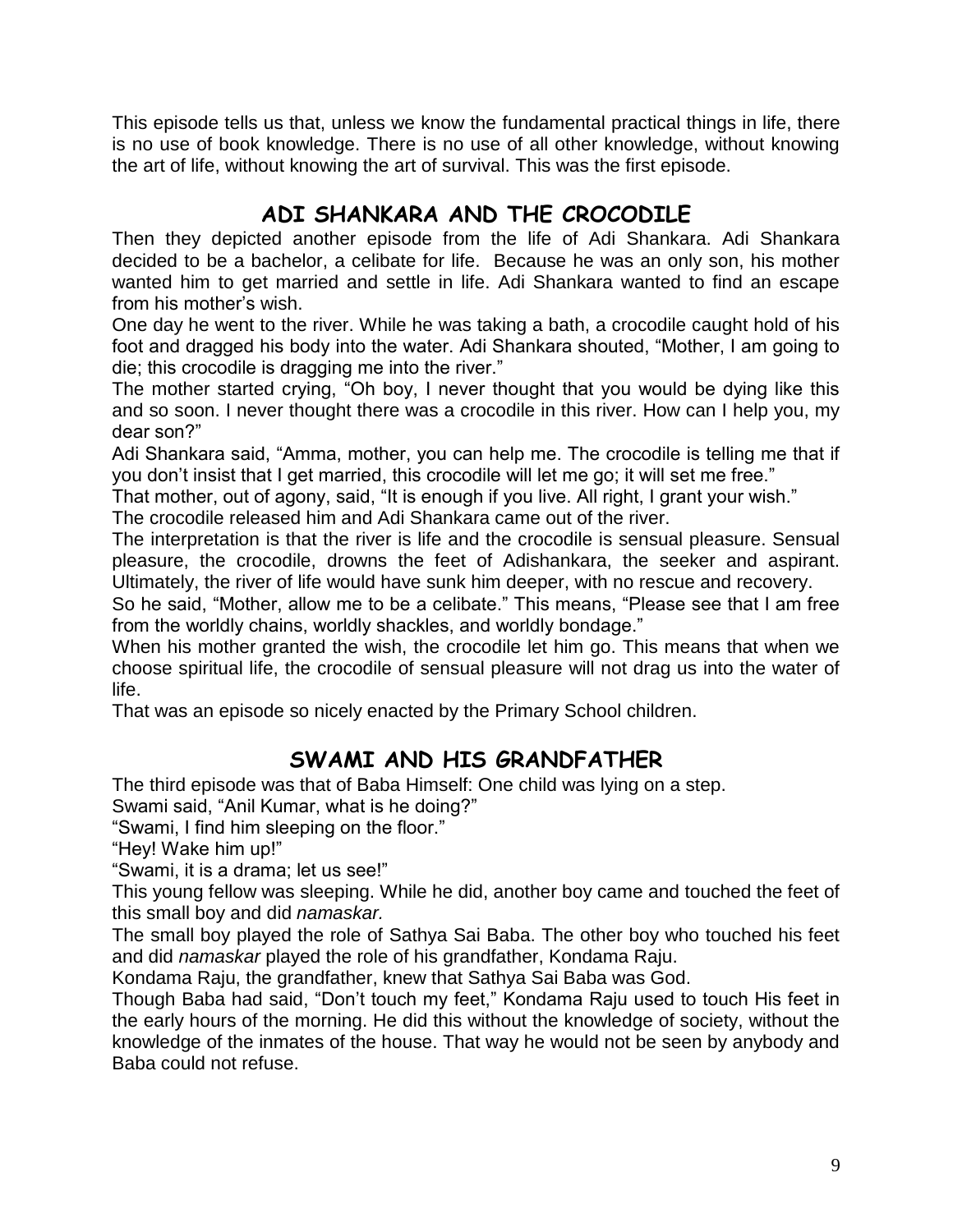When Kondama Raju, Baba"s grandfather, distributed property to all of his children, he said, "You take all my property, but I will have as my due share Sathya Sai Baba. He will be with me." This episode was enacted in front of Swami.

They also sang nice songs. Swami was thrilled. They could also recite the Vedas.

So, the presentation by the school children consisted of three episodes: One of Nachiketa, one of Adi Shankara and one on the life of Bhagavan Sri Sathya Sai Baba Himself. The songs were nice, the dances were excellent and the action was super. With that, the program concluded.

#### **LATEST NEWS**

Before I leave you, let me tell you what happened yesterday morning, which I confirmed with Swami this morning. Then you can understand how latest you are. (*Laughter)* Westerners always want to know the latest; they don't want to go by age-old information. They want the latest. That"s why you are getting what you really deserve.

### **SWAMI'S COMPASSION TO A STUDENT**

Yesterday you must have noticed that Swami"s car stopped in front of some small boys when He left Sai Kulvant Hall to go to another place before *bhajans*.

On enquiry, we came to know that Swami had been to an orphanage where a few children stay. Among them, six were currently appearing for tenth class public examinations in Kothacheruvu. Swami went all the way there to bless them.

When He stopped His car as He left Kulvant Hall, He called those boys, blessed them and said, "Go! Go! I am coming to your place."

One boy said, "Swami, I am very frightened of the examination. I am feeling tension right now."

Swami said, "Don"t worry; you go there; I am coming."

Having gone there Baba blessed everybody; He gave *vibuthi* and said, "One boy said that he is afraid of the examination. Where is that boy?"

That boy came. Swami looked deep in his eyes and said, "Boy, I have come for you. Why fear when I am here. Don"t worry; you will fare well in the examination." Then He blessed him and He touched him, the compassionate Lord. Then Swami returned.

I came to know about this this morning. Swami called me and said, "Anil Kumar, you were not here yesterday afternoon, right!' "

"Actually, Swami, I was very much here."

"No! No! No! You are a bluff-master." (*Laughter*)

"Swami, I was here. A few boys played the violin for You and You heard them. Then You said, "Veda chanting again."

"Aha! Yes!" He said.

I did not want to argue with Him and say, "Swami, why do You say that I did not come? I came, etc." I did not want to do that.

Instead of saying, "Swami, I came. Why do You say that I did not come," I preferred to put it this way. "Yesterday, there was a violin program. You heard three songs and the fourth song was discontinued." Indirectly, this conveyed that I was very much there. (*Laughter*)

I could not say, "Swami, You are wrong!" I did not want to put it like that, so I put it nicely saying that I was there in an indirect way.